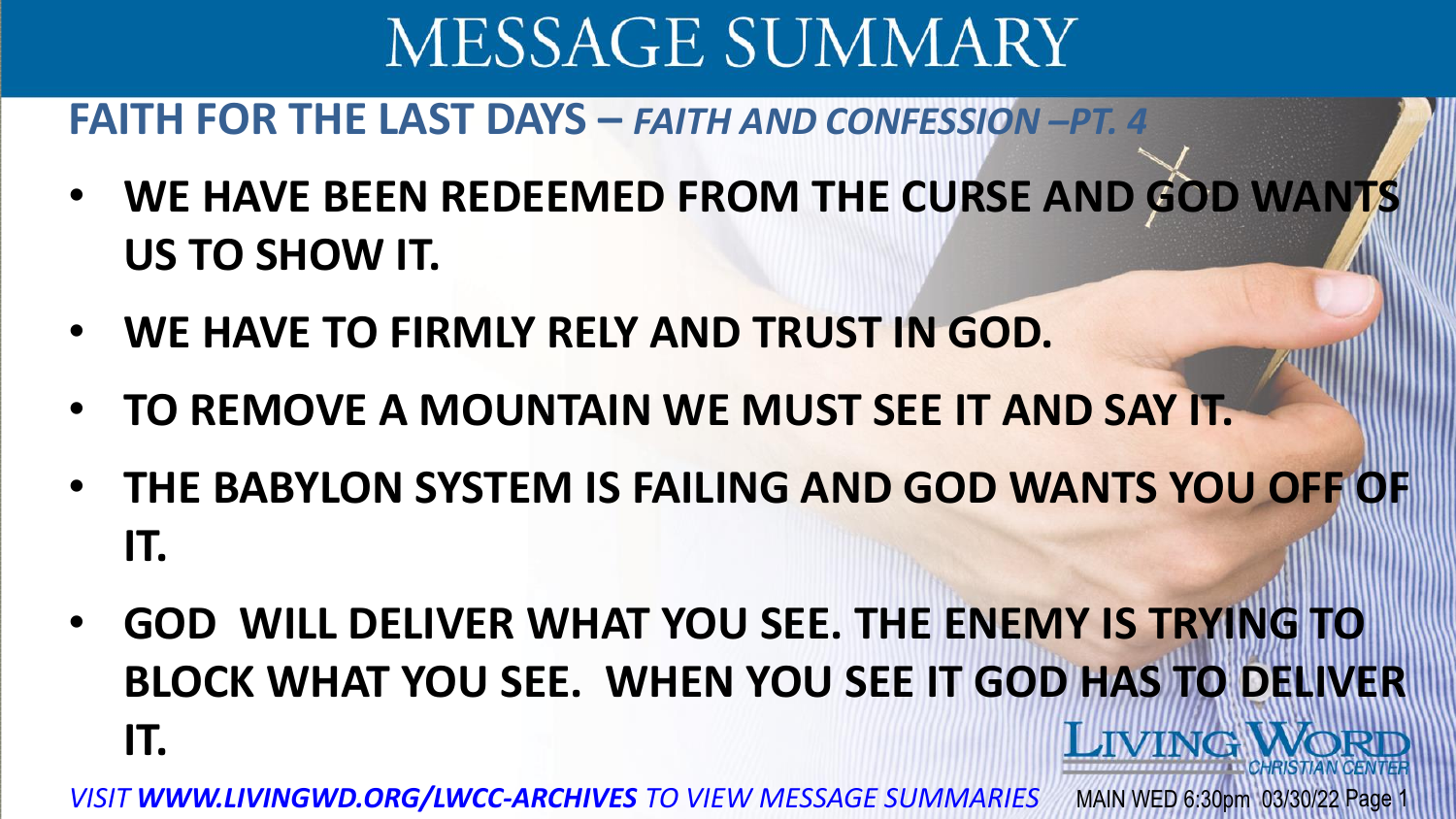**FAITH FOR THE LAST DAYS –** *FAITH AND CONFESSION –PT. 4*

- **FAITH IS A SEED. IT IS A SEED THAT MUST BE PLANTED. WE HAVE TO SAY IT, BEFORE WE SEE IT.**
- **YOU ARE DESIGNED TO BELIEVE AND DO THE IMPOSSIBLE.**
- **WE HAVE TO BRING BOTH OUR SPIRIT AND SOUL INTO HARMONY BY MEDITATING ON THE WORD OF GOD.**
- **THE ROCK IS THE REVELATION.**
- **GET OFF THE FLESH SYSTEM AND GET ON THE FAITH SYSTEM. YOU WILL NEVER RISE ANY HIGHER THAN YOU SPEAK.**

LIVING

*VISIT WWW.LIVINGWD.ORG/LWCC-ARCHIVES TO VIEW MESSAGE SUMMARIES* MAIN WED 6:30pm 03/30/22 Page 2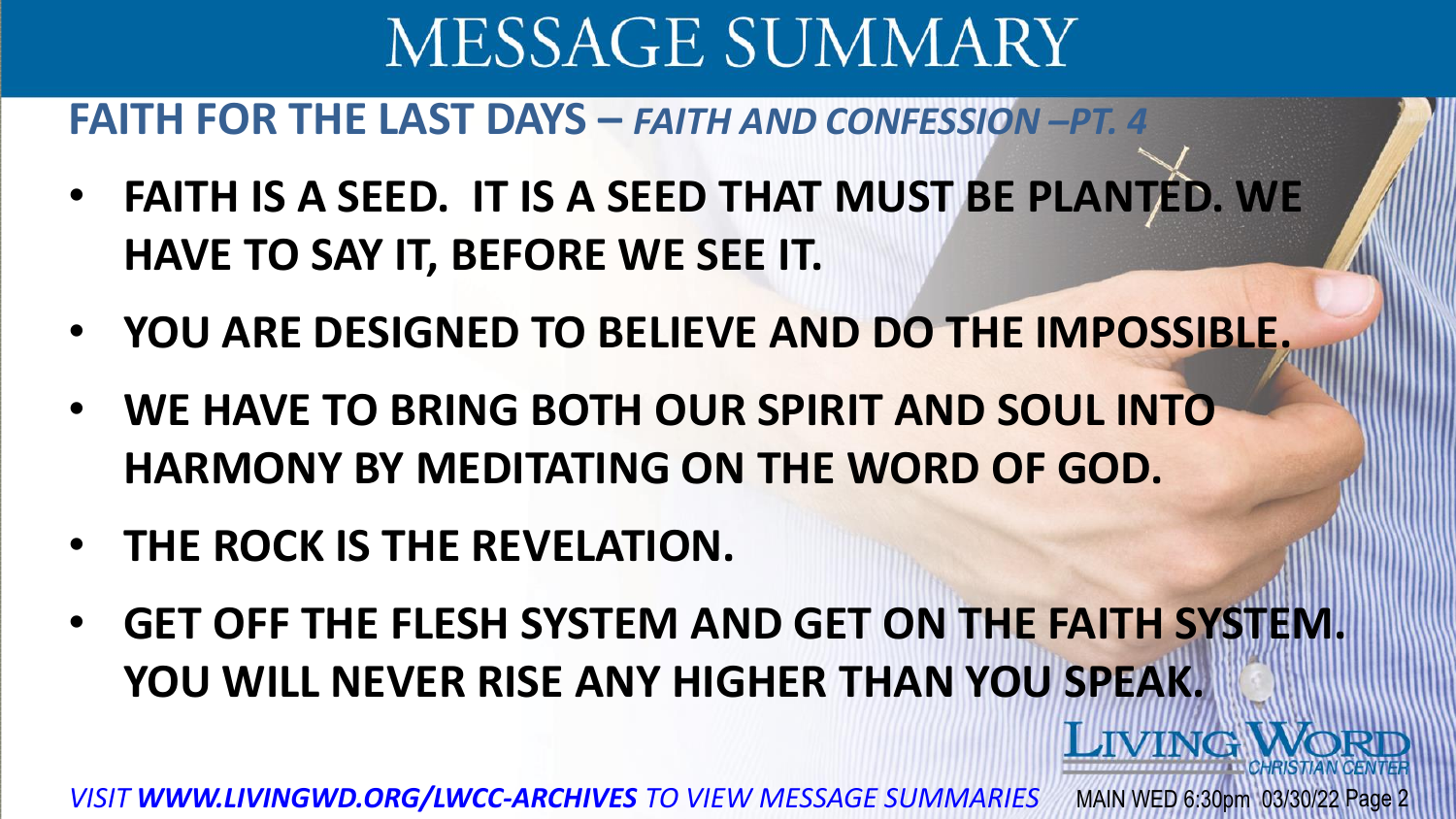**FAITH FOR THE LAST DAYS –** *FAITH AND CONFESSION –PT. 4*

- **YOU HAVE TO BE WILLING TO WALK THROUGH THE HALL OF SHAME TO ENTER INTO THE HALL OF FAME.**
- **EVERY CITY SHOULD BE LOADED WITH THE MANIFESTATION OF GOD.**
- **FAITH IS A TITLE DEED. ONCE YOU GET FAITH IT BELONGS TO YOU. OUR FAITH COMMITS GOD TO WORK.**
- **IF THE FATHER HAS IT; THEN YOU HAVE IT!**
- **ONCE YOU SAY IT, FAITH IS GOING TO WORK UNTIL THE JOB IS DONE. LIVING WORD**

*VISIT WWW.LIVINGWD.ORG/LWCC-ARCHIVES TO VIEW MESSAGE SUMMARIES* MAIN WED 6:30pm 03/30/22 Page 3